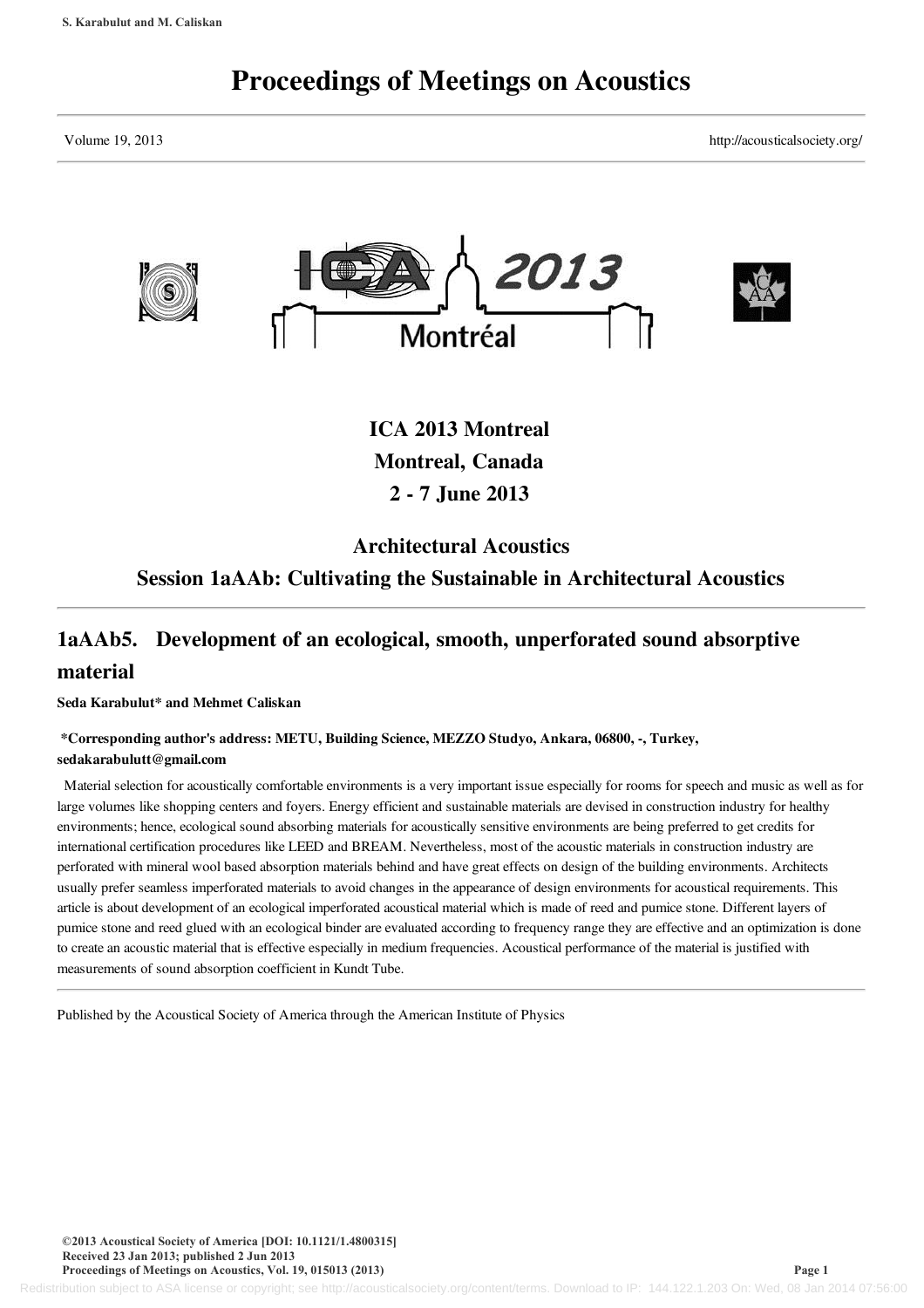#### **INTRODUCTION**

Sustainability and ecology are very hot topics in architecture recently. Buildings are designed and constructed according to procedures like LEED and BREAM to get certified as energy efficient. Comfortable acoustical conditions in buildings are one of the necessities to provide livable environments in modern times. On the other hand, most of sound absorptive materials used to provide acoustical requirements in construction industry are perforated with mineral wool based sound absorptive materials behind and the ones that have seamless surfaces are very high in price. Architects do not prefer to change the appearance of designed environments owing to acoustical requirements using perforated materials. Besides, mineral wool based materials that are used as backing material with sound absorptive materials are synthetic fibers that cause emission of carbon dioxide, methane and nitrous oxide in production phase which affects their carbon footprint [1]. In this paper, a preliminary study on acoustically efficient, ecologic and unperforated material made of reed and two layers of pumice stone with an appropriate binder is developed and the results of the sound absorption characteristics of the material is justified with Kundt Tube.

Porous sound absorptive materials can be classified is three main groups: cellular, granular and fibrous according to their microscopic configurations [1]. In this study cellular, granular and fibrous sound absorptive materials are used as layers of a composite sound absorber. Resulting sound absorption characteristics are investigated by measurements in a standing wave tube.

#### **MATERIALS**

#### **Reed**



#### **FIGURE 1.** Reed

Reed is an easy to find material that has been used for centuries in construction but its acoustical properties are being discovered recently. In this study fibrous reeds are used as a backing material like mineral wool that is used behind perforated materials for absorption. Reed can be described as a biomass material; living or recently dead biological material that is sustainable as they form a part of normal carbon and nitrogen cycle, only renewable energy is used for production which makes it carbon neutral [2]. Although thicker reeds can be classified as non-fibrous material, the reed used in this study is a thin type of reed (2mm to 5mm diameter) that can be classified as fibrous material. Reed has slit like cavities different from most of other fibrous materials that have small pores like cotton and wool which makes it a good absorptive material at low frequencies[3]. Investigations about reed's sound absorption properties by Oldham et al.(2011) conducted both with impedance tube and reverberation room methods indicated the results are promising. Besides, reed is resistant to fungal attacks [2,4]. To sum up, reed is organic, cheap, has excellent thermal and structural behavior, has low impact on environment, water resistant and has hollow tubes with knots which is a promising configuration for acoustical needs involving sound absorption [5].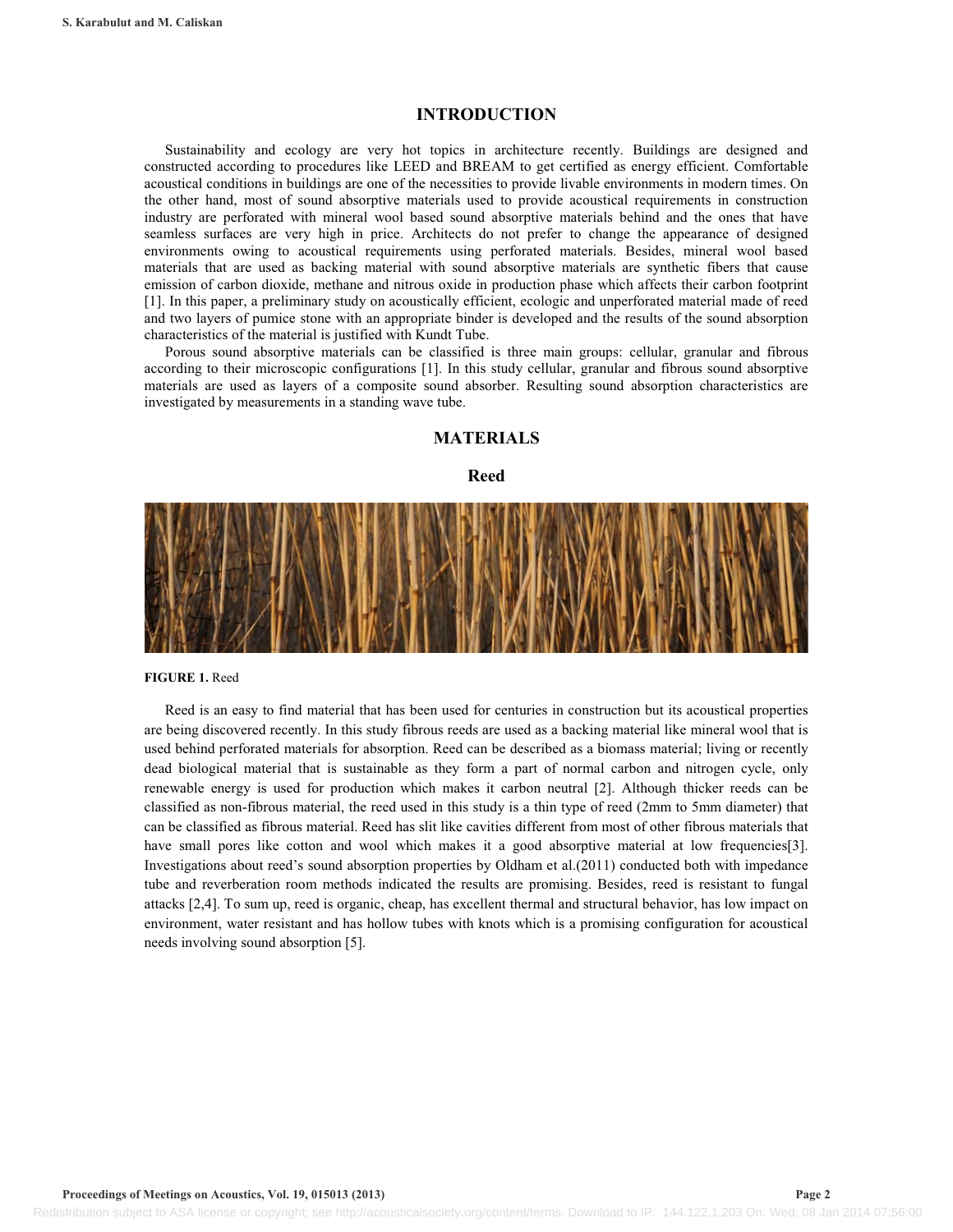#### **Pumice Stone**



**FIGURE 2.** Pumice Stone and Pumice Powder

Pumice stone is a volcanic, lightweight, porous stone with great isolation properties, pozzolanic and resistant to atmospheric conditions [6]. Pumice stone has been used in construction for centuries and its good acoustical properties are known for a long time. In this study, different layers of pumice stone are configured to get effective results in terms of sound absorption. The first layer of pumice stone powder is laid as a cellular membrane with very thin thickness about 1-2mm so that it permits sound wave to go through itself although it appears as unperforated. Behind this layer, larger particles of pumice stone, about 5-10mm granules in diameter are used as a granular absorptive medium.

#### **Lime Stone**



#### **FIGURE 3.** Lime Stone

The binder is a very important ingredient for a sound absorptive material as it affects the porosity [3]. Cement is a commonly used binder element in construction but its carbon footprint is very high at its manufacturing stage as limestone, sand and other metal ores are heated up to 1500 °C with coal to form clinker [7]. The objective set in the study is to develop an ecological material. This makes selection of the binder very critical and significant in the sense that it should possess good acoustical properties, require low production energy and not contain greenhouse gases. There are many natural binders available such as resin, flour and particle board [8]. However, their use in construction is rather limited. Consequently, as a preliminary experiment, lime is used as the binder in this study. Lime is more acceptable binder as less energy is used to produce a binder from row limestone. In research by Gle et al. (2011), two lime-based and one cement-based binders are used to form a hemp concrete for comparison in terms of their sound absorptive properties. It is proved that hemp concrete with lime as the binder has higher sound absorption characteristics.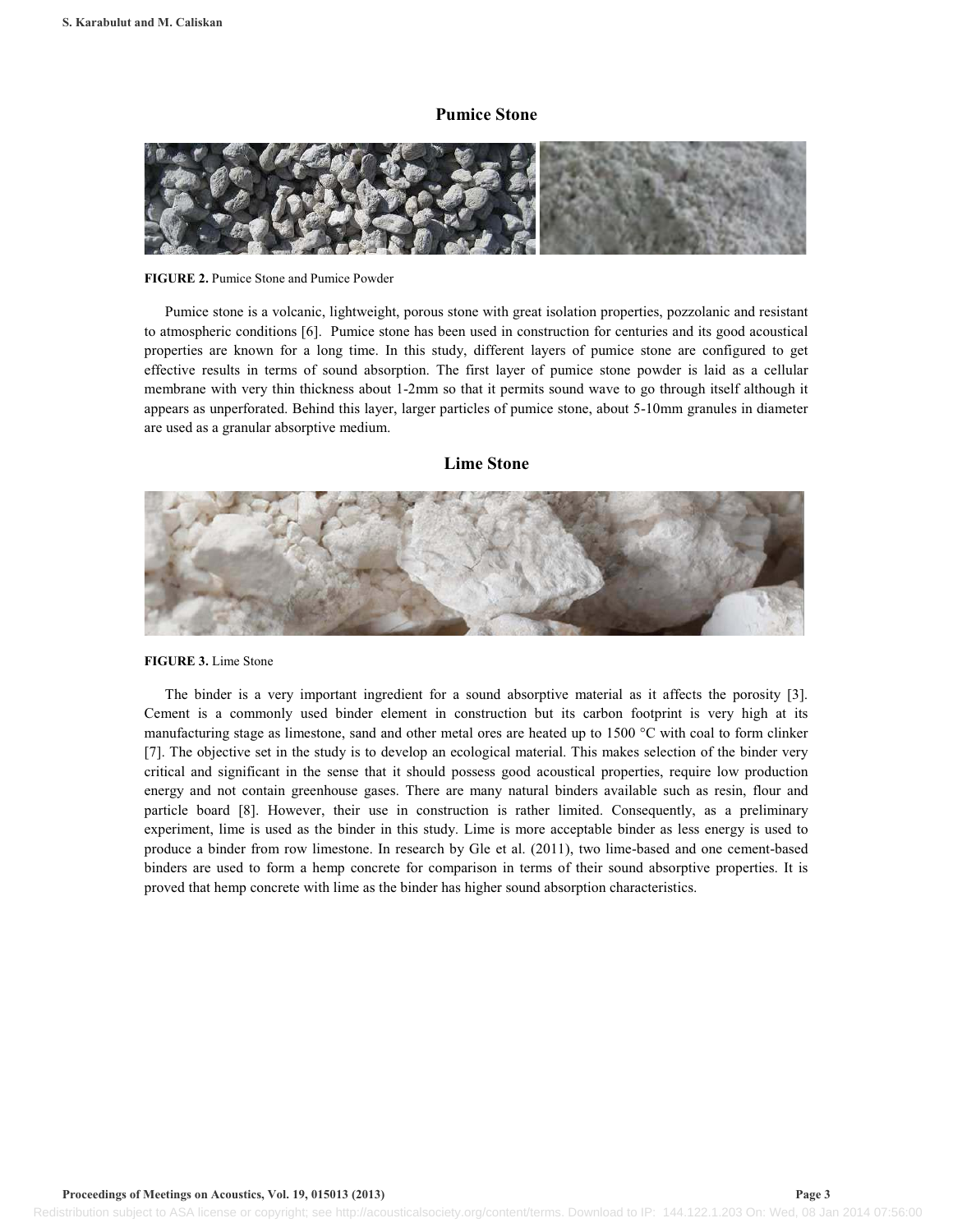#### **The Configuration of the Materials**



**FIGURE 4.** The Layer of Configurations: Reed, Pumice Powder&Lime, Pumice Stone& Lime

The objective of this study is to develop a sound absorptive material with a fine finish. Therefore, the first layer is a plane surface made of pumice powder and limestone as a binder. The limestone is extinguished with water and in proportions of 2/3 of pumice powder and 1/3 lime is mixed and 2 mm thick plane layer is produced in 100mm and 28mm diameters for preparation of test specimens. The raw granules of pumice stone is also mixed with limestone in the same proportions of first layer and the surfaces are dried at a temperature of approximately 20 °C and 35% relative humidity for 3 days. Lastly, the layers of reed which are 2cm to 10 cm long and 2mm to 5mm in diameter are laid perpendicular to the direction of plane wave in 4cm thickness behind pumice layers. In addition, a plane wood surface to serve as a rigid backing is introduced to configuration. The temperature and relative humidity as well as the pumice and lime mixture percentages are not for a specific condition as in this preliminary study the objective is just to discover the extent the configuration of these layers can work as a sound absorptive material.

#### **IMPEDANCE TUBE MEASUREMENT**



#### **FIGURE 5.** Kundt Tube

Measurement methods of absorption coefficients of materials vary according to frequencies and applications. These can be listed as the impedance tube method, ultrasound method, extended surface method, guard tube method and reverberant room method [10]. The most commonly used methods are reverberant room method and impedance tube method. The impedance tube method is more practical as it requires smaller test samples. However, being far from practical uses, the impedance tube method is limited to normal incidence of sound waves as the absorption varies with the angle of incidence. On the other hand, it is possible to measure surface impedance characteristics of test materials as a function of frequency. This information can also be used in developing mathematical models of materials. Nevertheless, the disadvantages are that only sound at normal incidence is measured and uncertainties may arise when measuring heterogeneous materials like samples taken from different regions of a large sample. In this study, the impedance tube employing two microphone transfer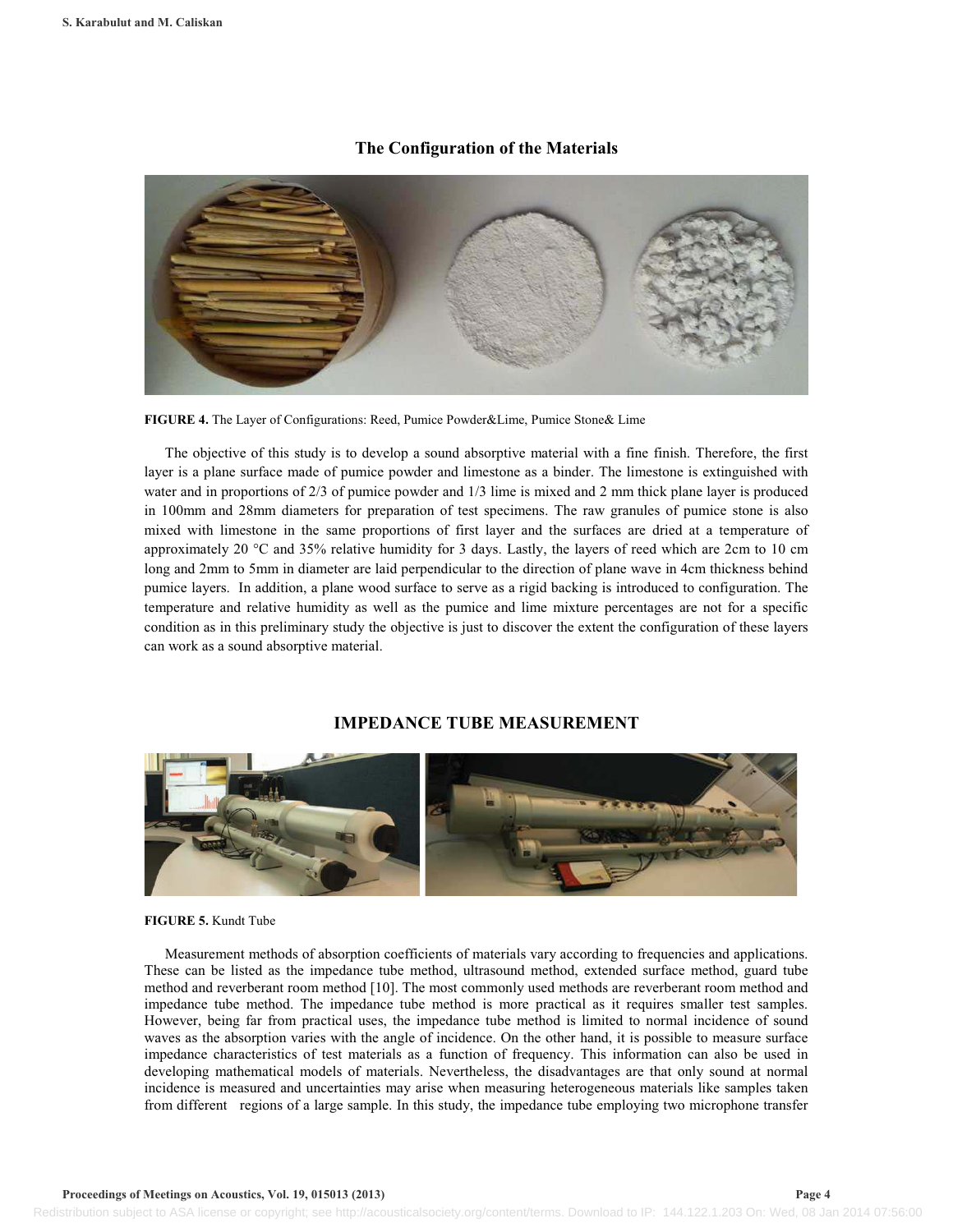function method is used according to ISO 10534-2 and ASTM E1050-98 international standards. Samples in two different diameters are measured in 28mm-diameter impedance tube (S.C.S.9020B) which measures the absorption coefficients at high frequencies (800 Hz – 6300 Hz), and in 100mm S.C.S.9020B impedance tube for low frequencies (50 Hz – 1200 Hz), respectively. Both tubes are integrated with 01dB-dB4 AREVA data acquisition board and an absorption coefficient chart in 1/3 octave bands center frequencies between 125Hz to 5000 Hz is produced. In this study the pores of the samples are homogeneous, but yet the diameter of samples (28mm) for high frequencies is very small, so there are uncertainties expected in high frequency range. On the lower frequency side, the theory employs plane wave propagation. For frequencies less than 125 Hz, plane wave production gets more difficult and repeatability of experiments is hampered. Hence, the frequency ranges between 125Hz to 4000Hz are taken into account.

#### **RESULTS**

The measurements are made with three layers (pumice powder  $\&$  lime (2mm)+pumice stone  $\&$  lime (10mm)+reed(40mm)) and two layers (pumice powder & lime (2mm)+reed(40mm)) configurations.

The impedance tube measurement results for the three-layer configuration are illustrated in Figure 6. It can be seen that the configuration has fairly good sound absorption properties between 250Hz and 500 Hz and around 3000 Hz. The absorption coefficients at medium frequencies (500 Hz and 1000 Hz) lie around 0.33. This result is promising for a fine finish material in terms of acoustics but it still lacks much needed absorption capacity for the speech frequency range.



**FIGURE 6.** Impedance tube measurement results for three layer (pumice powder & lime (2mm)+pumice stone & lime (10mm)+reed(40mm)) configuration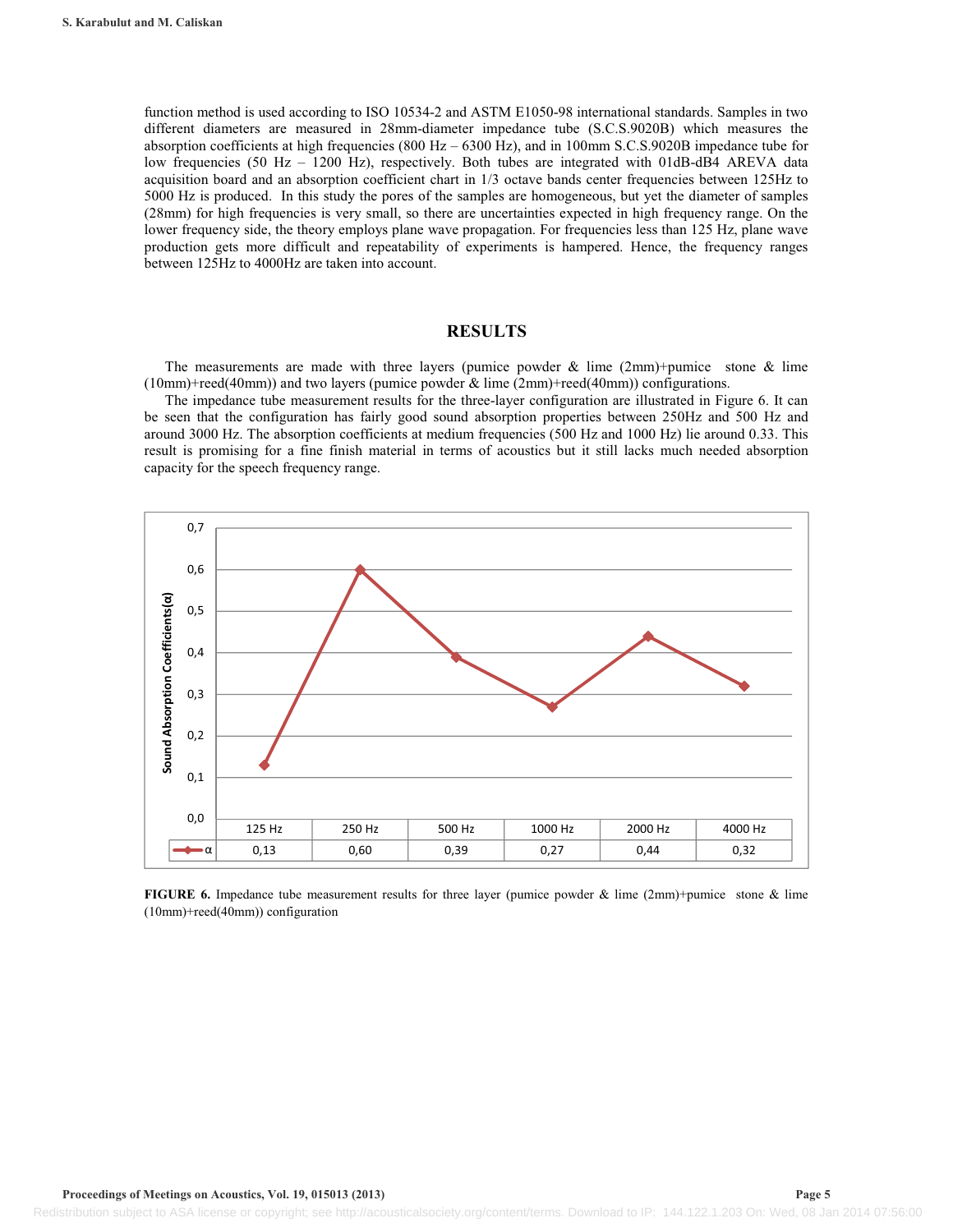The results of impedance tube measurement for two-layer configuration are displayed in Figure 7. The absorption coefficients at medium frequencies are approximately 0.65. It can be seen that the two layer configuration is more effective than the first configuration in terms of absorbing capacity. This result implies that pumice powder & lime layer form a good sound permeable layer. However, the raw pumice stone layer is more reflective preventing sound waves from reaching to the reed layer behind.



**FIGURE 7.** Impedance tube measurement results for two layer (pumice powder & lime (2mm)+ reed(40mm)) configuration

### **EVALUATION OF RESULTS**

In this preliminary study on development of an ecological, smooth, unperforated sound absorptive material the combination of cellular, granular and fibrous media for sound absorption is promising for the future phases of the material investigation and development.

The granular layer made of pumice stone and lime decreases the effectiveness of the configuration in terms of acoustical properties. This layer can be removed from the configuration or measurements can be repeated using bigger or smaller particle sizes of raw pumice stone.

For the plane layer of pumice, the result is promising in terms of sound absorption. However, the dimensional stability of the top layer is rather questionable as the thickness of the layer is very thin resulting in a very brittle cover. It can be concluded that the properties of the plane surface made of pumice powder and lime should be improved in terms of its elasticity and permeability. Inclusion of an additional material to make the mixture more flexible seems as a proper choice. Absorptive properties can be increased by having a more porous layer on the top as well as an increase in the thickness of the layer.

Consequently, it can be stated that the reed layer with no binder is a good sound absorber as it is a separate layer from pumice layers. Means to keep the reed and the pumice layers together should be devised in future phases of the investigation.

#### **ACKNOWLEDGMENTS**

Authors are indebted to Yoltaş Pomza Ürünleri İmalat Pazarlama Şirketi for providing pumice samples for measurements. Special thanks are extended to MEZZO Studyo for providing Kundt Tube for measurements and to Ms. Zühre Sü Gül, Mr. Erinç Odabaş, Ms. Işın Meriç and Mr. Serkan Atamer of MEZZO Stüdyo Ltd. for their contributions in measurements.